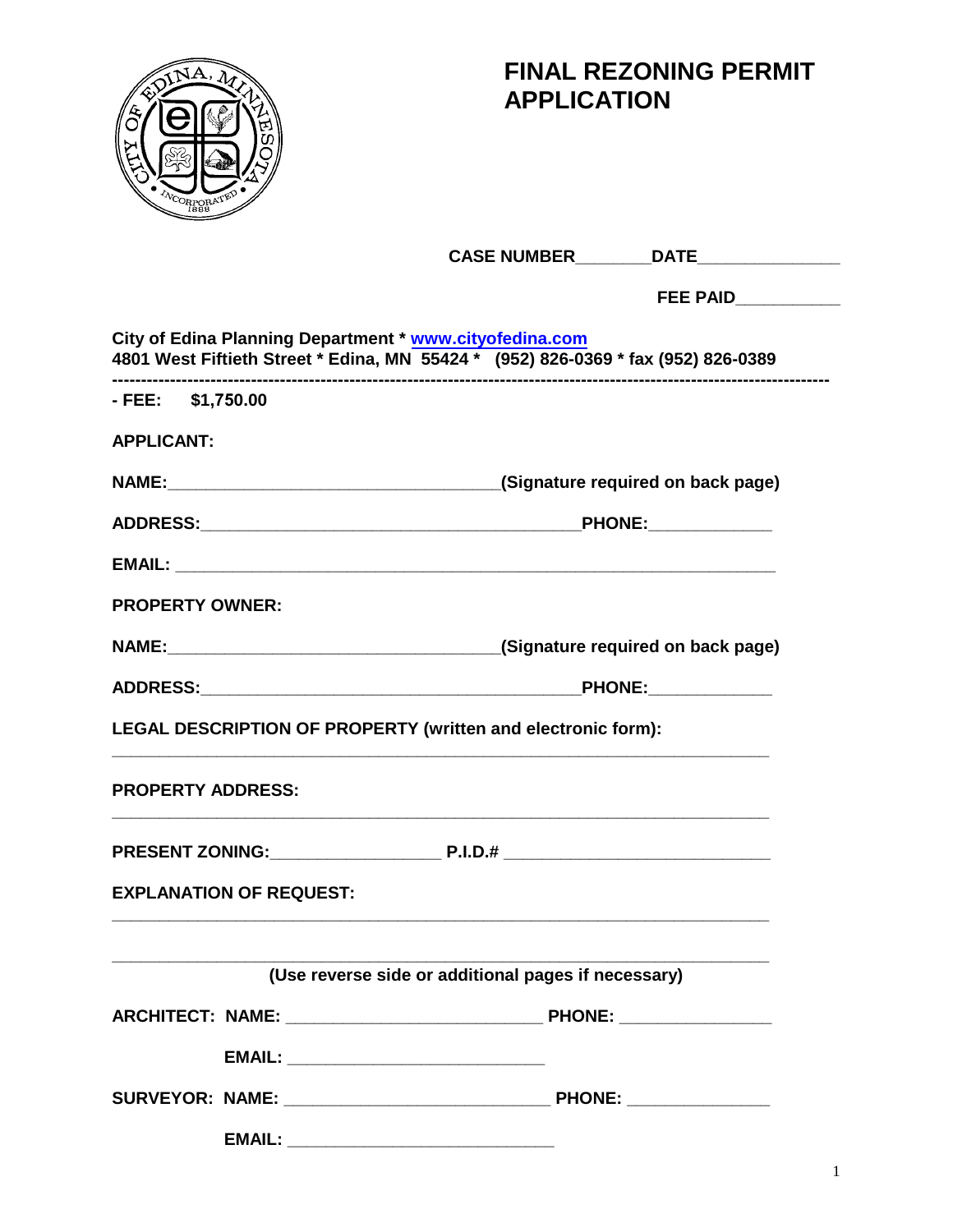**Detailed Requirements:** Unless waived by the Planning Department, you must complete all of the following items with this application. An incomplete application will not be accepted.

- Application fee (not refundable). Make check payable to "City of Edina."
- **Three (3) large** scaleable copies, one (1) electronic copy, and **thirty (30) 11X17** copies for Commission and Council members, of the following drawings or plans:
	- Site plans with dimensions. The plan must include the location, dimensions and other pertinent information as to all proposed and existing buildings, structures and other improvements, streets, alleys, driveways, parking areas, loading areas and sidewalks.
	- Floor plan showing location, arrangement and floor area of existing and proposed uses.
	- Landscape plan and schedule in accordance with Sec. 36-1436 through Sec. 36- 1457 of the City Code.
	- Elevation drawings of all new buildings or additions and enlargements to existing buildings including a description of existing and proposed exterior building materials.
	- Registered survey showing existing and proposed structures, lot lines, pertinent dimensions, lot acreages and wetland delineation per the Wetland Conservation Act and City standards.
	- Grading, drainage, erosion control and stormwater management plan. Grading plan must include existing and proposed two-foot contours, and location and size of pipes and water storage areas. The grading and erosion control plan along with a stormwater management plan must be signed by a licensed professional engineer. The stormwater management plan must detail how stormwater will be controlled to prevent damage to adjacent property and adverse impacts to the public stormwater drainage system.
	- Detailed street and utility locations and sizes.

#### *All drawings must be to scale with pertinent dimensions shown. Fold jumbo plans in sets no larger than 8 ½" by 14" and with the print side facing out. All plans must be collated.*

- An application for a Preliminary Development Plan is required for all rezonings.
- Photograph(s) showing location of proposal and its relationship to the site and existing buildings.
- Samples or photographs of building materials.
- A written statement describing the intended use of the property and why the City should approve your request. Include a brief description of your company and any similar projects your company has done.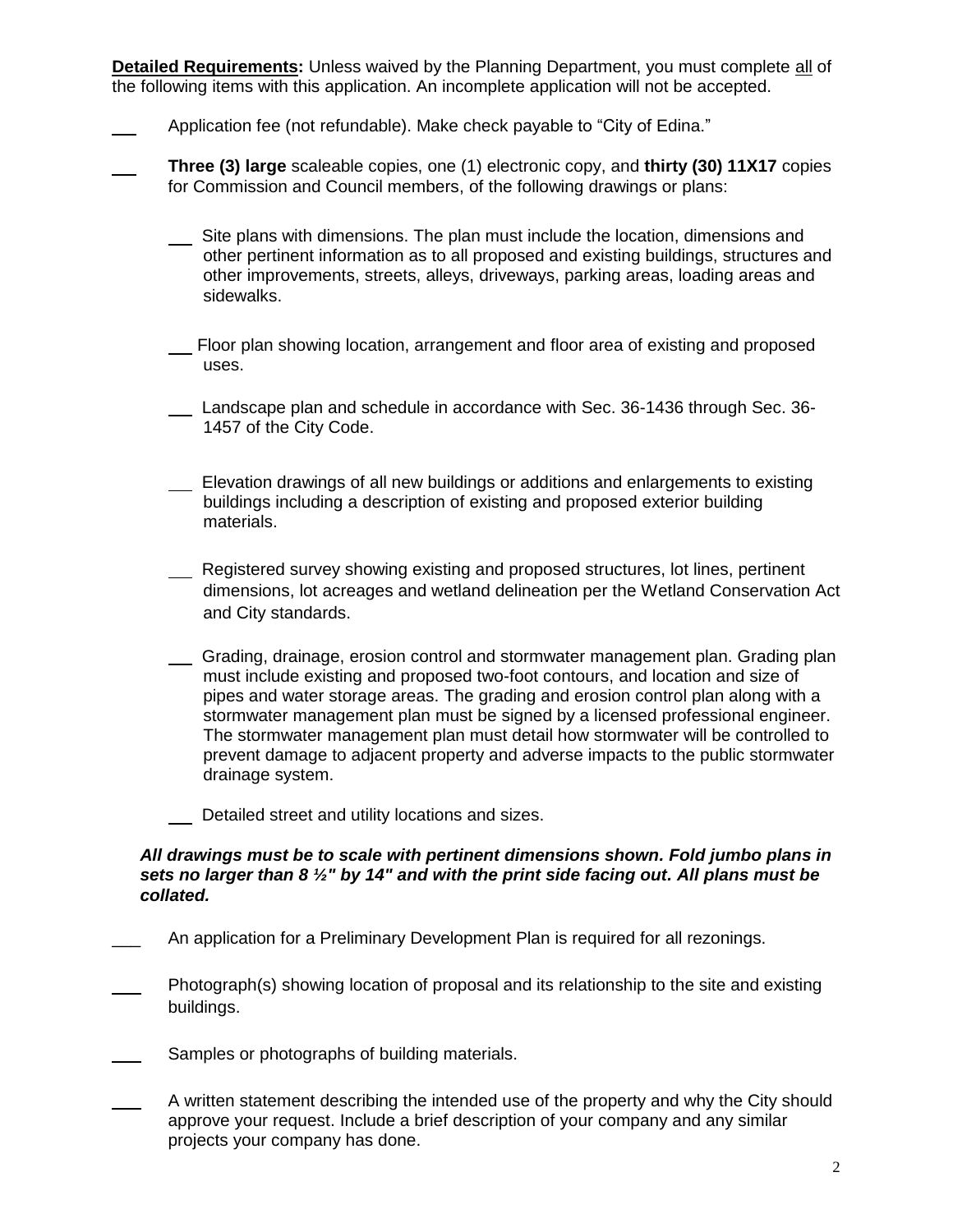Stake the location in the field of wetland boundaries, proposed buildings and lot lines.

 T**hirty (30) 11X17** copies of computer-generated, photo-realistic, color illustration(s) of the building.  $(8 \frac{1}{2} \times 11)^n$ .

The Rezoning Permit Application shall be in form and substance acceptable to the Planner. Approval by the Commission and Council upon finding that the proposed development:

- a. is consistent with the Comprehensive Plan;
- b. will not be detrimental to properties surrounding the tract;
- c. will not result in an overly-intensive land use;
- d. will not result in undue traffic congestion or traffic hazards;
- e. conforms to the provisions of this Section and other applicable provisions of this Cha[ter 36 Article IV.
- f. provides a proper relationship between the proposed improvements, existing structures, open space and natural features.

## **REZONING PERMIT GUIDELINES AND PLAN APPLICATION INFORMATION:**

The City of Edina Planning Department encourages healthy development within the city of Edina. Although this document is meant to serve as a guide for the application process for development through the Planning Department it is by no means comprehensive. The Planning Staff recommend that you schedule a meeting to answer any questions or to discuss issues that may accompany your project. It is much easier to tackle problems early on in the process. The office number for the Planning Staff is (952) 826-0465.

**Application:** Applications are submitted to the Planning Department. Offices are open Monday through Friday, 8 AM to 4:30 PM.\*

**Sign:** The petitioner shall erect, or cause to be erected, at least one sign per street frontage on land described in the petition. Refer to City Code/Zoning Ordinance for specifics.

**Notice of Public Hearing:** Notice of the Planning Commission and City Council hearing is mailed to all property owners (of record at City Hall) that are located within 1000 feet of the site. Notice is mailed ten (10) days prior to the hearing. You are encouraged to contact adjacent or close owners and advise them of your proposal prior to the Planning Commission meeting.

**Meetings and Public Hearings:** Applications are first considered by the Planning Commission at their regular monthly meeting (Wednesday prior to the first Tuesday of each month.) The Commission holds a public hearing and adopts a recommendation which is forwarded to the City Council for consideration. Applications for Rezoning require two hearings – preliminary and final – before both the Planning Commission and City Council. A  $3/5<sup>th</sup>$  favorable vote is required for approval. A  $4/5<sup>th</sup>$  favorable vote is required for residential rezoning.

**Staff Report:** Staff prepares a report and recommendation and sends it along with the application materials to the Commission in advance of the meeting. All plans, emails and written information are public information, which may be used in the staff report and distributed to the public.

**Conditions and Restrictions:** The Council may impose conditions and restrictions in connection with the Rezoning to protect the public interest.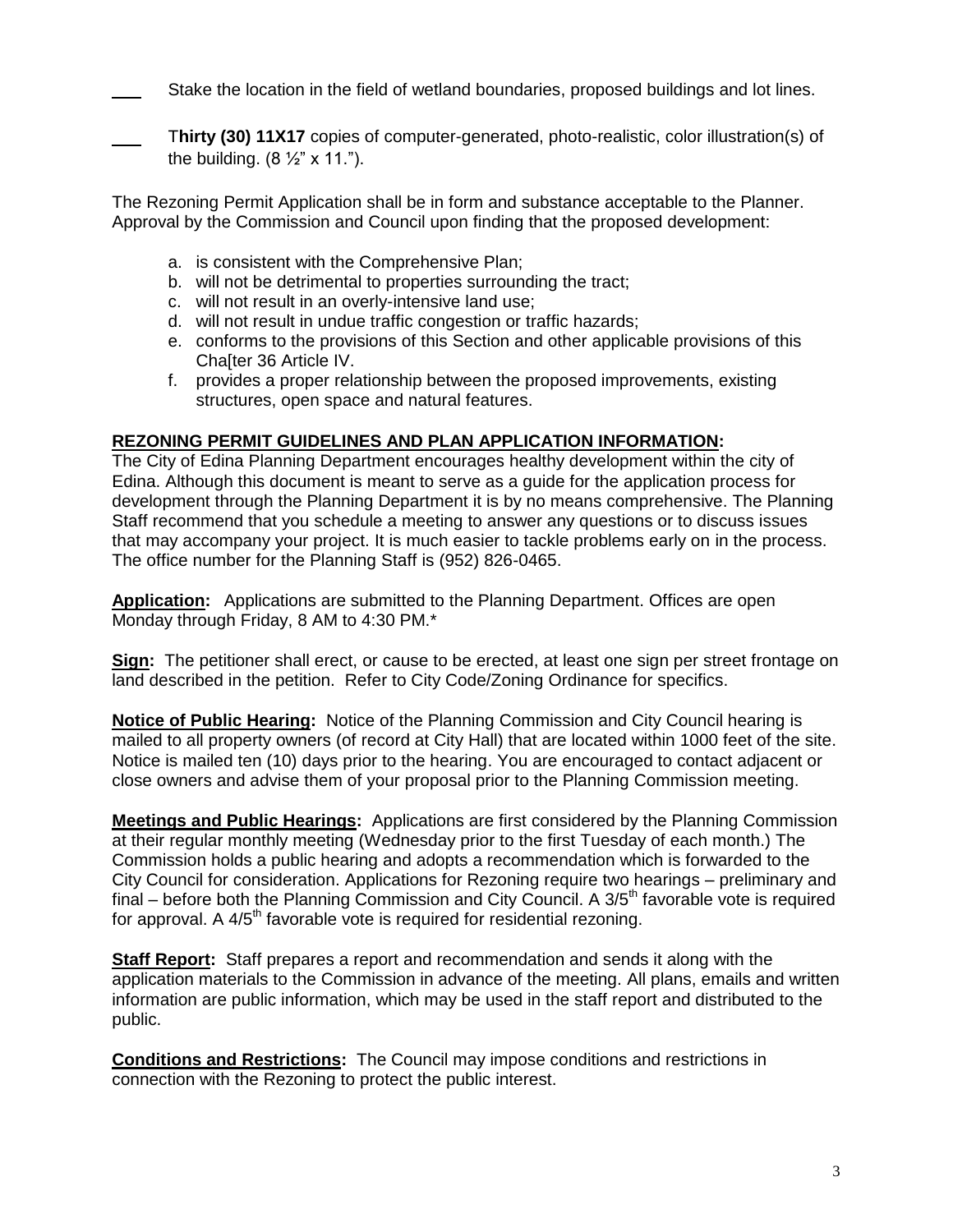**Legal Fee:** It is the policy of the City to charge applicants for the actual cost billed by our attorneys for all legal work associated with the application. An itemized bill will be provided which is due and payable within thirty (30) days.

\*Application deadline dates are 31 days prior to the Planning Commission meeting or at the discretion of the City Planner.

## **Initiation of a Traffic Study:\***

Generally, the following typical development and zoning applications are intended to define the need for traffic studies to be considered by the Transportation Commission.

- A. Development approvals where an increase in trip generation is anticipated:
	- 1. Development where units are needed
	- 2. Development consisting of complete demolition/redevelopment
	- 3. Development of a site (where increasing floor space by more than 10%)
- B. Development or redevelopment is proposed in an area in which there has been a previous identification of a traffic problem, including but not limited to congestion or safety issues.

In cases where certain applications are received that do not necessitate a traffic study, staff will provide a summary to the Transportation Commission of such.

\*please contact the Engineering Department at 952-826-0371 for further information.